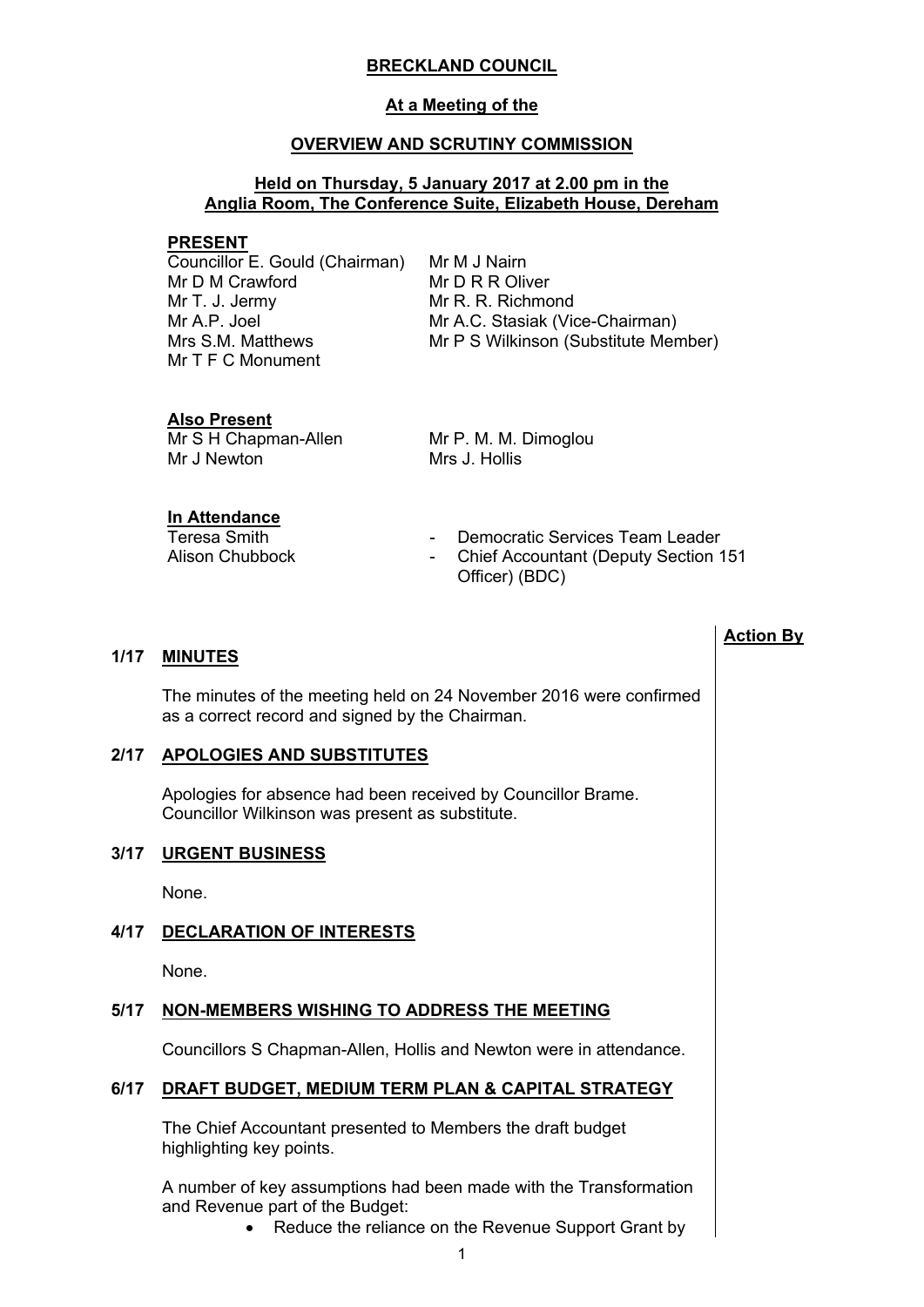# **Action By**

2019/2020.

- New Homes Bonus
	- o assumed that 0.4% growth will not be rewarded
	- $\circ$  assumed it would be paid for 5 years, then reduced in 2017-18 to 4 years
	- o Growth was at 597 homes per year, based on the Local Plan
	- o A reliance of the new homes bonus of £1.8m in 20-21
	- o Council tax rises of at least 2% each year.
- NNDR
	- o Growth is Snetterton Biomass (£193k) in 2017, and the Necton Substation (circa £400k) in 2018
- Contribution to the Growth and Investment Funds are maintained as the current budget.
- Assume that the rural services delivery grant will continue.

The Moving Forward programme was a four-year programme, and was on track to achieve the £389k saving for the current year and had already achieved £898k by 2019-20. There had been some projects which had been delayed but this would not impact the delivery of the overall programme over the four years.

The current budget position was shown along with a number of opportunities presented to Members on future savings options. The 2017-18 budget gap was higher than other years due to the timing of some Moving Forward projects, but the gap reduced by 2018-19.

Councillor Jermy asked for a breakdown of the Moving Forward Programme projects to show where the issues were.

Councillor Nairn asked if the Necton Sub-station would allow for 100% retention of business rates. It was confirmed this would be the case as it was for renewable energy.

The Chief Accountant went on to clarify to Members the reserves and highlighted the key risks and opportunities for the Council.

Councillor Oliver asked where the reserves were held. It was explained that the capital was held over fixed term investments and instant access accounts. The Executive Member Finance added that it was important to look into this again to ensure it was to the right benefit for the Council.

Councillor Richmond asked if the Council had received all monies outstanding from the Iceland bank situation. The Chief Accountant confirmed that a small amount was still outstanding and this had been factored into the budget.

The draft programme for capital expenditure was explained and informed that the Executive Members would be considering the capital programme going forward.

Councillor Jermy had noticed that under affordable housing there was expected £292k in Section 106 monies, and asked if this was on track